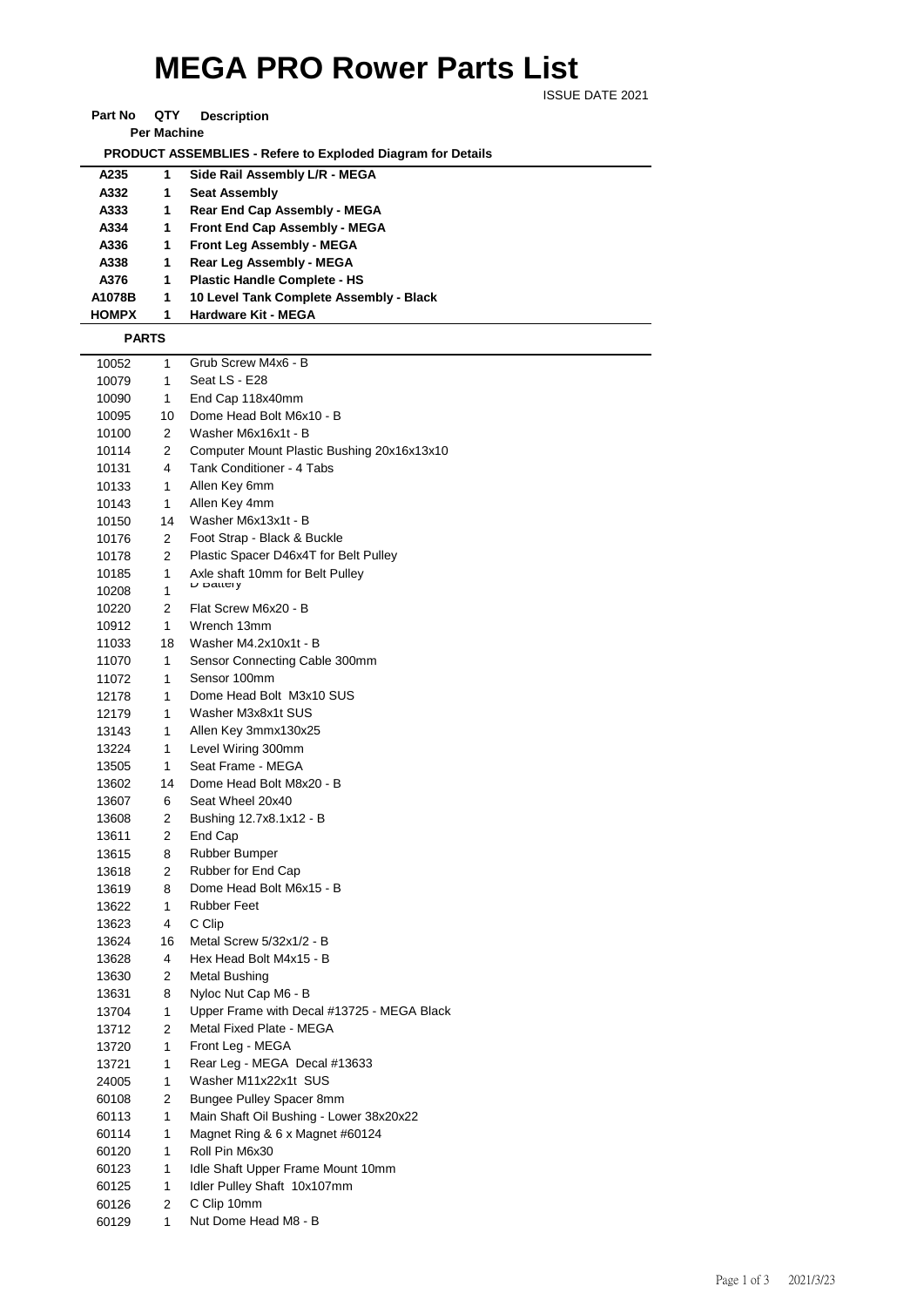| Part No | QTY                | <b>Description</b>                                                   |  |  |
|---------|--------------------|----------------------------------------------------------------------|--|--|
|         | <b>Per Machine</b> |                                                                      |  |  |
| 60145   | 1                  | Frame Plug 38.1mm                                                    |  |  |
| 60148   | 1                  | Heart Rate Lead- 400mm                                               |  |  |
| 60150   | 1                  | Main Shaft Nylon Bushing - Upper                                     |  |  |
| 60900   | 1                  | Belt Bungee Pulley Complete & Velcro #60903 & One Way Bearings#90136 |  |  |
| 61001   | 2                  | Tank Bonding Strip 3M-VHB 40x40x1mm                                  |  |  |
| 61010   | 4                  | Tank Bonding Strip 3M-VHB 20x40x1mm                                  |  |  |
| 61063   | 2                  | Footplate Slider with Velcro #65997                                  |  |  |
| 61064   | 2                  | Footplate Slider Base 120x111x22.8                                   |  |  |
| 61066   | 1                  | Plastic Washer M5920.1x2T                                            |  |  |
| 61228   | 1                  | Dome Head Bolt M8x65 - B                                             |  |  |
| 62002   | 1                  | Siphon                                                               |  |  |
| 62806   | 2                  | Dome Head Bolt M5x30 - B                                             |  |  |
| 62807   | 4                  | Dome Head Bolt M8x15 - B                                             |  |  |
| 62810   | 1                  | Dome Head Bolt M8x35 - B                                             |  |  |
| 62811   | 4                  | Dome Head Bolt M8x45 - B                                             |  |  |
| 62855   | 1                  | Dome Head Bolt M8x55 - B                                             |  |  |
| 63144   | 1                  | Tank Plug for HS Tank                                                |  |  |
| 64502   | 1                  | Handle Plastic Cap                                                   |  |  |
| 64503   | 1                  | Pin for Belt                                                         |  |  |
| 64504   | 1                  | Plastic Handle Belt 2900mm - HS                                      |  |  |
| 64507   | 2                  | Handle Plastic Cap - L/R                                             |  |  |
| 64510   | 1                  | <b>Battery Cap</b>                                                   |  |  |
| 64511   | 2                  | Round Head Phillips Screw SUS M3x12 - B                              |  |  |
| 64512   | 4                  | Counter Sunk Screw SUS M3x20 - B                                     |  |  |
| 64516   | 2                  | Plastic Handle Grip                                                  |  |  |
| 64524   | 6                  | Counter Sunk Screw SUS M3x25 - B                                     |  |  |
| 64525   | 1                  | Handle with Decal #64523                                             |  |  |
| 65125   | 2                  | Rubber End Cap - Main Frame                                          |  |  |
| 65175   | 1                  | Tank Strut bracket - Left - HRP                                      |  |  |
| 65176   | 1                  | Tank Strut bracket - Right - HRP                                     |  |  |
| 65693   | 8                  | Dome Head Bolt M5x15 - B                                             |  |  |
| 65910   | 1                  | Nyloc Nut M10 - B                                                    |  |  |
| 65918   | 1                  | Dome Head Bolt M10x60 - B                                            |  |  |
| 65921   | 34                 | Washer M8.5x19x1.6t - B                                              |  |  |
| 65923   | $\mathbf{1}$       | Bungee Slider 8mm                                                    |  |  |
| 65931   | 20                 | Nyloc Nut M8 - B                                                     |  |  |
| 65935   | 10                 | Nyloc Nut M6 - B                                                     |  |  |
| 65949   | 1                  | Washer M10x21x2t - B                                                 |  |  |
| 65960   | 1                  | Idle Wheel & Bearing 6000ZZ $\times$ 2 #60112                        |  |  |
| 65988   | 4                  | Bungee Pulley & Bearing & Spacer x2                                  |  |  |
| 66014   | 1                  | Belt Pulley with 6000zz Bearings Complete                            |  |  |
| 66070   | 2                  | <b>Transport Wheel</b>                                               |  |  |
| 66913   | 4                  | Dome Head Bolt M6x20 - B                                             |  |  |
| 67924   | 1                  | Bungee Rope 8mm x 3000 & Inner Clip #65922                           |  |  |
| 67988   | 1                  | End Cap - Adjuster Knob                                              |  |  |
| 69986   | 1                  | Adjuster Knob for Plus / V / XL- Yellow                              |  |  |
| 70010H  | 1                  | Bluetooth Auto-Adjust Monitor - L10                                  |  |  |
| 70932   | 1                  | LCD for Bluetooth Auto-Adjust Monitor- AOMEI                         |  |  |
| 74037   | 2                  | Rubber Bumper                                                        |  |  |
| 90104   | 2                  | Rubber Hook Cover 8mm x 50mm                                         |  |  |